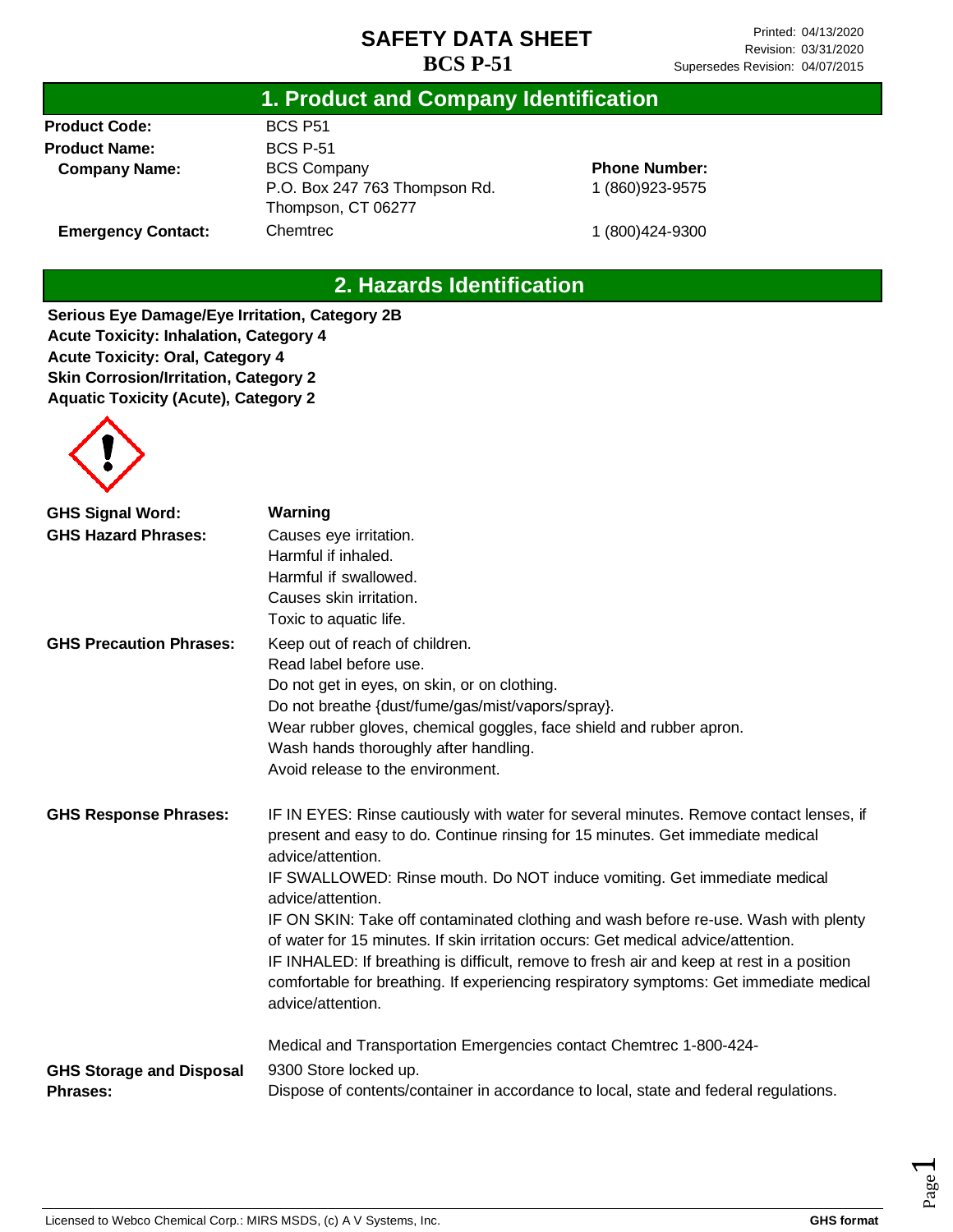**Hazard Rating System:**

| <b>HEALTH</b>       |   |
|---------------------|---|
| <b>FLAMMABILITY</b> |   |
| <b>PHYSICAL</b>     |   |
| <b>PPE</b>          | в |

**HMIS:**

#### **Potential Health Effects (Acute and Chronic):**

| 3. Composition/Information on Ingredients                                                                                                                |                                                                                                                                                                                                                                                                                                                                                                                                                                                                                                                                                                                                |                                                                                                                                                                                                                                                                                                                    |                                                                                            |  |  |
|----------------------------------------------------------------------------------------------------------------------------------------------------------|------------------------------------------------------------------------------------------------------------------------------------------------------------------------------------------------------------------------------------------------------------------------------------------------------------------------------------------------------------------------------------------------------------------------------------------------------------------------------------------------------------------------------------------------------------------------------------------------|--------------------------------------------------------------------------------------------------------------------------------------------------------------------------------------------------------------------------------------------------------------------------------------------------------------------|--------------------------------------------------------------------------------------------|--|--|
| CAS#                                                                                                                                                     |                                                                                                                                                                                                                                                                                                                                                                                                                                                                                                                                                                                                | <b>Hazardous Components (Chemical Name)</b>                                                                                                                                                                                                                                                                        | <b>Concentration</b>                                                                       |  |  |
| 121-44-8                                                                                                                                                 | Triethylamine                                                                                                                                                                                                                                                                                                                                                                                                                                                                                                                                                                                  |                                                                                                                                                                                                                                                                                                                    | 20.0 -30.0 %                                                                               |  |  |
| 7632-00-0                                                                                                                                                | Sodium nitrite                                                                                                                                                                                                                                                                                                                                                                                                                                                                                                                                                                                 |                                                                                                                                                                                                                                                                                                                    | $1.0 - 10.0 %$                                                                             |  |  |
|                                                                                                                                                          |                                                                                                                                                                                                                                                                                                                                                                                                                                                                                                                                                                                                |                                                                                                                                                                                                                                                                                                                    | <b>4. First Aid Measures</b>                                                               |  |  |
| <b>Procedures:</b>                                                                                                                                       | <b>Emergency and First Aid</b>                                                                                                                                                                                                                                                                                                                                                                                                                                                                                                                                                                 | No data available.                                                                                                                                                                                                                                                                                                 |                                                                                            |  |  |
| In Case of Inhalation:                                                                                                                                   |                                                                                                                                                                                                                                                                                                                                                                                                                                                                                                                                                                                                | If breathing is difficult, remove to fresh air and keep at rest in a position comfortable for<br>breathing. If experiencing respiratory symptoms: Get immediate medical<br>advice/attention.                                                                                                                       |                                                                                            |  |  |
| In Case of Skin Contact:<br>Flush thoroughly with fresh, tepid water for 15 minutes. Discard contaminated clothing<br>and footwear or wash before reuse. |                                                                                                                                                                                                                                                                                                                                                                                                                                                                                                                                                                                                |                                                                                                                                                                                                                                                                                                                    |                                                                                            |  |  |
|                                                                                                                                                          | Immediately flush eyes with large amounts of fresh, tepid water for at least 15 minutes.<br>In Case of Eye Contact:<br>Hold eyelids open to ensure complete irrigation of eye and lid tissues. Tilt head to the<br>side and irrigate the eye from the bridge of the nose to the outside of the face. Keep<br>run-off from entering the other eye, mouth or ear. Washing eye within the first few<br>seconds is essential to achieve maximum effectiveness. Remove contact lenses, if<br>present and easy to do. Continue rinsing. If eye irritation persists, get medical<br>advice/attention. |                                                                                                                                                                                                                                                                                                                    |                                                                                            |  |  |
| In Case of Ingestion:                                                                                                                                    |                                                                                                                                                                                                                                                                                                                                                                                                                                                                                                                                                                                                | Do not induce vomiting. Rinse mouth with fresh, Tepid water, then immediately drink 4-8<br>oz. or milk or water. Never give anything by mouth to an unconscious person. If<br>vomiting occurs, keep airways open. Keep head lower than hips to prevent aspiration<br>into the lungs. Get medical advice/attention. |                                                                                            |  |  |
|                                                                                                                                                          |                                                                                                                                                                                                                                                                                                                                                                                                                                                                                                                                                                                                |                                                                                                                                                                                                                                                                                                                    | <b>5. Fire Fighting Measures</b>                                                           |  |  |
| <b>Flash Pt:</b>                                                                                                                                         |                                                                                                                                                                                                                                                                                                                                                                                                                                                                                                                                                                                                | No data.                                                                                                                                                                                                                                                                                                           |                                                                                            |  |  |
| <b>Explosive Limits:</b>                                                                                                                                 |                                                                                                                                                                                                                                                                                                                                                                                                                                                                                                                                                                                                | LEL: No data.                                                                                                                                                                                                                                                                                                      | UEL: No data.                                                                              |  |  |
| <b>Autoignition Pt:</b><br>No data.                                                                                                                      |                                                                                                                                                                                                                                                                                                                                                                                                                                                                                                                                                                                                |                                                                                                                                                                                                                                                                                                                    |                                                                                            |  |  |
|                                                                                                                                                          |                                                                                                                                                                                                                                                                                                                                                                                                                                                                                                                                                                                                |                                                                                                                                                                                                                                                                                                                    | Suitable Extinguishing Media: Dry chemical, CO2, sand, earth, water spray or regular foam. |  |  |
|                                                                                                                                                          | <b>Fire Fighting Instructions:</b>                                                                                                                                                                                                                                                                                                                                                                                                                                                                                                                                                             | As in any fire, wear a self-contained breathing apparatus in pressure-demand,<br>MSHA/NIOSH (approved or equivalent), and full protective gear.                                                                                                                                                                    |                                                                                            |  |  |
| No data available.<br><b>Flammable Properties and</b><br>Hazards:                                                                                        |                                                                                                                                                                                                                                                                                                                                                                                                                                                                                                                                                                                                |                                                                                                                                                                                                                                                                                                                    |                                                                                            |  |  |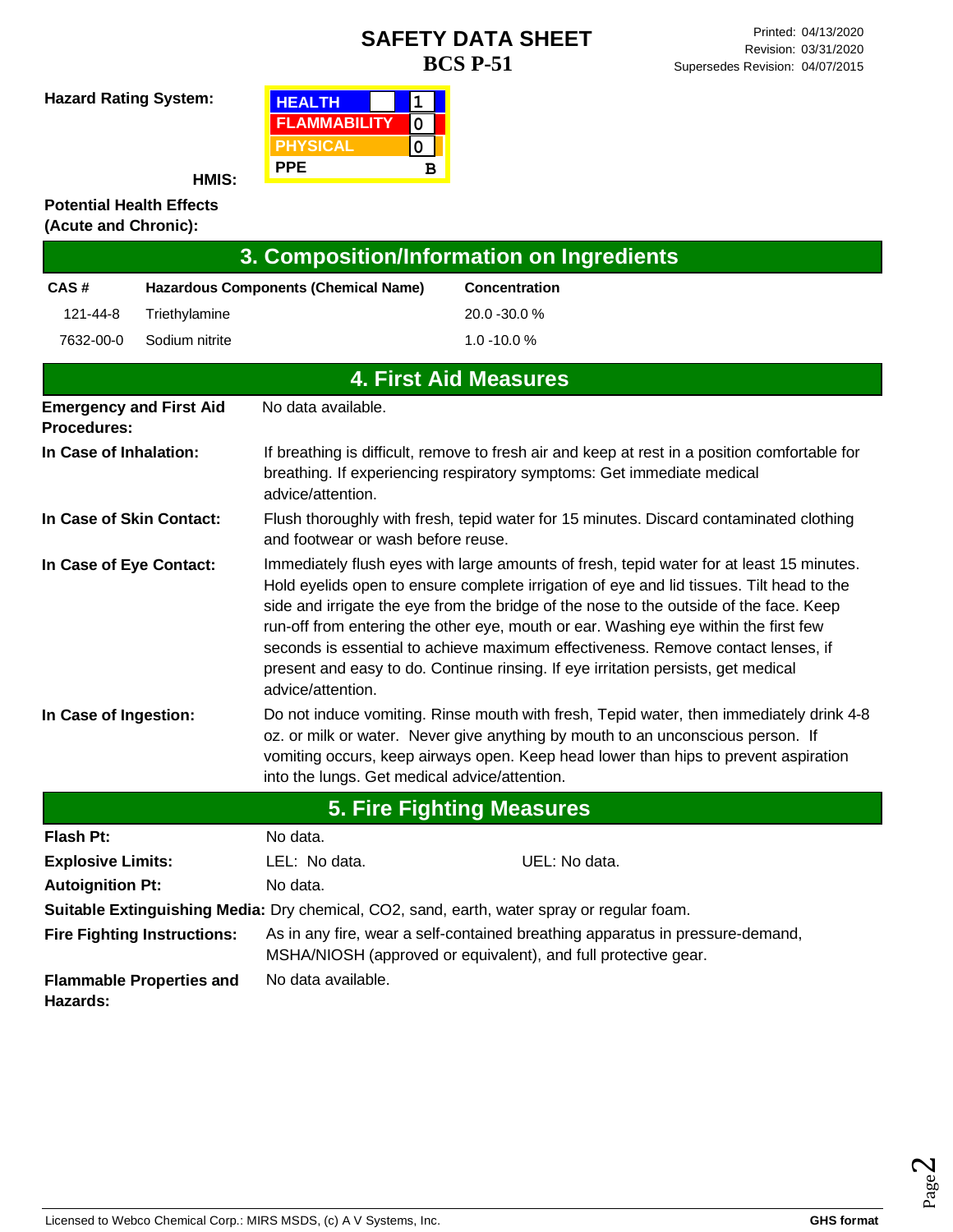#### **6. Accidental Release Measures**

**Protective Precautions, Protective Equipment and Emergency Procedures:**

Rubber or neoprene gloves, Safety glasses, Wear chemical protective clothing.

**Steps To Be Taken In Case Material Is Released Or Spilled:**

Absorb spill with inert material (e.g. dry sand or earth), and dispose of in accordance with applicable regulations.

## **7. Handling and Storage**

**Precautions To Be Taken in**  For industrial or institutional use only. **Handling: Precautions To Be Taken in** 

**Storing:**

Keep from freezing. Store away from incompatible material. Store in cool/well-ventilated place. Store in tightly sealed container

| 8. Exposure Controls/Personal Protection                                |                              |                           |                                                                                 |                           |                     |  |
|-------------------------------------------------------------------------|------------------------------|---------------------------|---------------------------------------------------------------------------------|---------------------------|---------------------|--|
| CAS#                                                                    | <b>Partial Chemical Name</b> |                           | <b>OSHA TWA</b>                                                                 | <b>ACGIH TWA</b>          | <b>Other Limits</b> |  |
| 121-44-8                                                                | Triethylamine                |                           | PEL: 25 ppm                                                                     | TLV: 1 ppm<br>STEL: 3 ppm | No data.            |  |
| 7632-00-0                                                               | Sodium nitrite               |                           | No data.                                                                        | No data.                  | No data.            |  |
| <b>Respiratory Equipment</b><br>(Specify Type):                         |                              |                           | A respirator is not needed under normal and intended conditions of product use. |                           |                     |  |
| <b>Eye Protection:</b>                                                  |                              | Safety glasses            |                                                                                 |                           |                     |  |
| <b>Protective Gloves:</b>                                               |                              | Rubber or neoprene gloves |                                                                                 |                           |                     |  |
| <b>Other Protective Clothing:</b><br>Wear chemical protective clothing. |                              |                           |                                                                                 |                           |                     |  |
| <b>Engineering Controls</b><br>(Ventilation etc.):                      |                              |                           | Good general ventilation should be sufficient to control airborne levels.       |                           |                     |  |

|                                        |                         | <b>9. Physical and Chemical Properties</b> |  |
|----------------------------------------|-------------------------|--------------------------------------------|--|
| <b>Physical States:</b>                | [X] Liquid<br>[ ] Gas   | [ ] Solid                                  |  |
| <b>Appearance and Odor:</b>            | Appearance: Liquid      |                                            |  |
|                                        | Odor: No apparent odor. |                                            |  |
| <b>Melting Point:</b>                  | No data.                |                                            |  |
| <b>Boiling Point:</b>                  | No data.                |                                            |  |
| <b>Autoignition Pt:</b>                | No data.                |                                            |  |
| <b>Flash Pt:</b>                       | No data.                |                                            |  |
| <b>Explosive Limits:</b>               | LEL: No data.           | UEL: No data.                              |  |
| Specific Gravity (Water = 1): No data. |                         |                                            |  |
| Vapor Pressure (vs. Air or             | No data.                |                                            |  |
| $mm Hg$ :                              |                         |                                            |  |
|                                        |                         |                                            |  |
| Vapor Density (vs. $Air = 1$ ):        | No data.                |                                            |  |
| <b>Evaporation Rate:</b>               | No data.                |                                            |  |
| <b>Solubility in Water:</b>            | 100                     |                                            |  |
| <b>Percent Volatile:</b>               | No data.                |                                            |  |

Page ო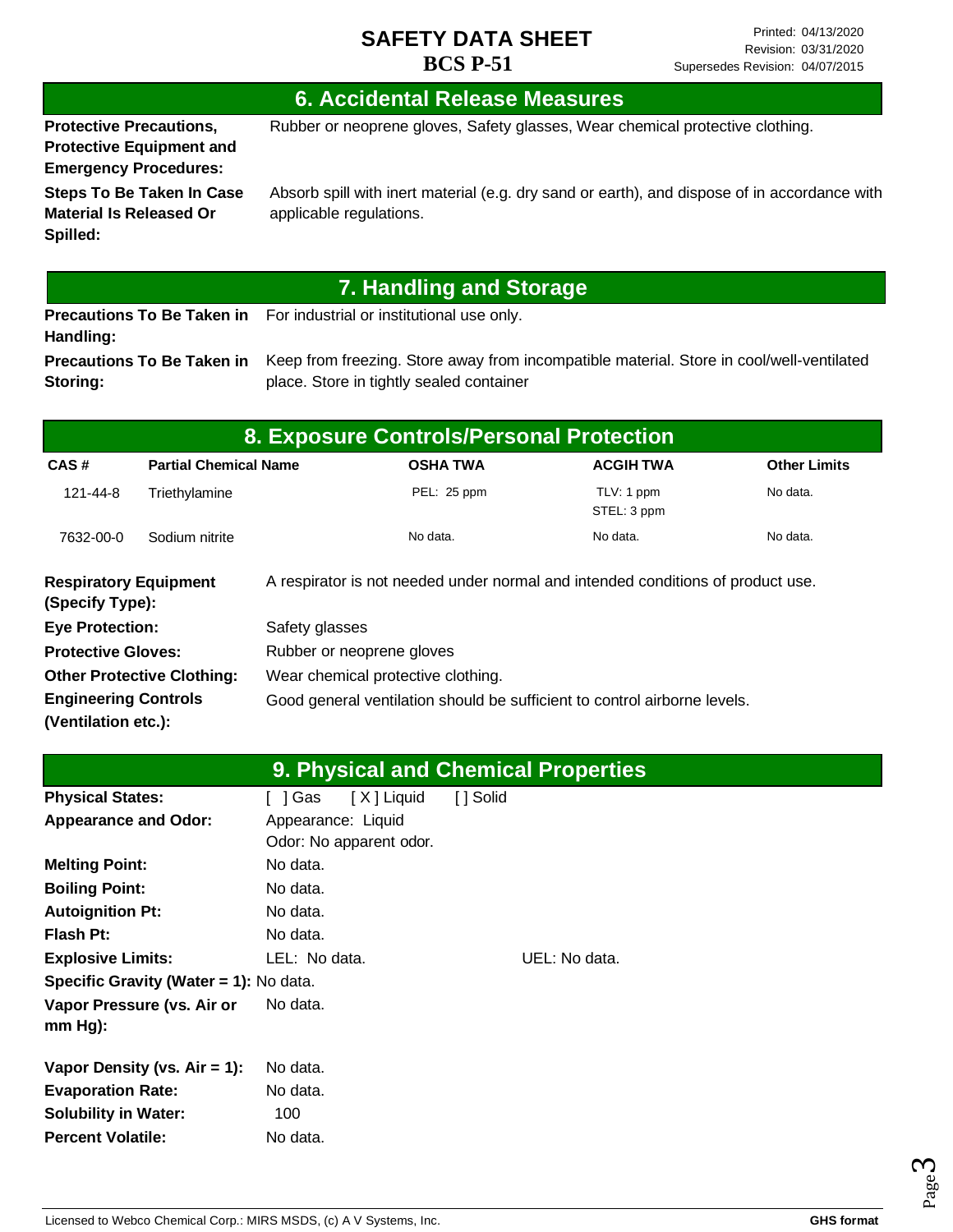# **10. Stability and Reactivity**

| Stability:<br><b>Conditions To Avoid -</b><br>Instability:          | Avoid handling conditions which may allow for leaks and spills of this material. Do not<br>permit personnel to handle this product without proper training and/or protective<br>equipment. |
|---------------------------------------------------------------------|--------------------------------------------------------------------------------------------------------------------------------------------------------------------------------------------|
| Avoid:                                                              | <b>Incompatibility - Materials To</b> Avoid contact with acidic and ammonia products, amines, and powdered metals.                                                                         |
| Hazardous Decomposition Or No data available.<br><b>Byproducts:</b> |                                                                                                                                                                                            |
| <b>Possibility of Hazardous</b><br><b>Reactions:</b>                | Will occur [ ]<br>Will not occur $[X]$                                                                                                                                                     |
| <b>Conditions To Avoid -</b><br><b>Hazardous Reactions:</b>         | No data available.                                                                                                                                                                         |

| 11. Toxicological Information                                        |                                         |                                             |                           |  |
|----------------------------------------------------------------------|-----------------------------------------|---------------------------------------------|---------------------------|--|
| <b>Toxicological Information:</b>                                    | Inhalation, Eye contact, Skin contact   |                                             |                           |  |
| <b>Irritation or Corrosion:</b>                                      | Eyes:<br>Causes serious eye irritation. |                                             |                           |  |
|                                                                      | Skin:                                   | May cause skin irritation.                  |                           |  |
|                                                                      | Ingestion:                              | No known effects.                           |                           |  |
|                                                                      | Inhalation:                             | May cause nose, throat, and lung irritation |                           |  |
| <b>Symptoms related to</b>                                           | Eyes:                                   | Redness, pain, irritation.                  |                           |  |
| Toxicological                                                        | Skin:<br>Redness, pain, irritation.     |                                             |                           |  |
| <b>Characteristics:</b><br>Ingestion: No symptoms known or expected. |                                         |                                             |                           |  |
|                                                                      |                                         | Inhalation: Respiratory irritation, cough   |                           |  |
| <b>Carcinogenicity:</b>                                              | NTP? No                                 | IARC Monographs? No                         | <b>OSHA Regulated? No</b> |  |

#### **12. Ecological Information**

**General Ecological Information:**

Harmful to aquatic life.

#### **13. Disposal Considerations**

**Waste Disposal Method:** Dispose of contents/container in accordance to local, state and federal regulations.

**14. Transport Information**

#### **LAND TRANSPORT (US DOT):**

**DOT Proper Shipping Name:**  Compound Cleaner, Not Regulated. **DOT Hazard Class: UN/NA Number:**

#### **AIR TRANSPORT (ICAO/IATA):**

**ICAO/IATA Shipping Name:** Not Regulated

Page 4